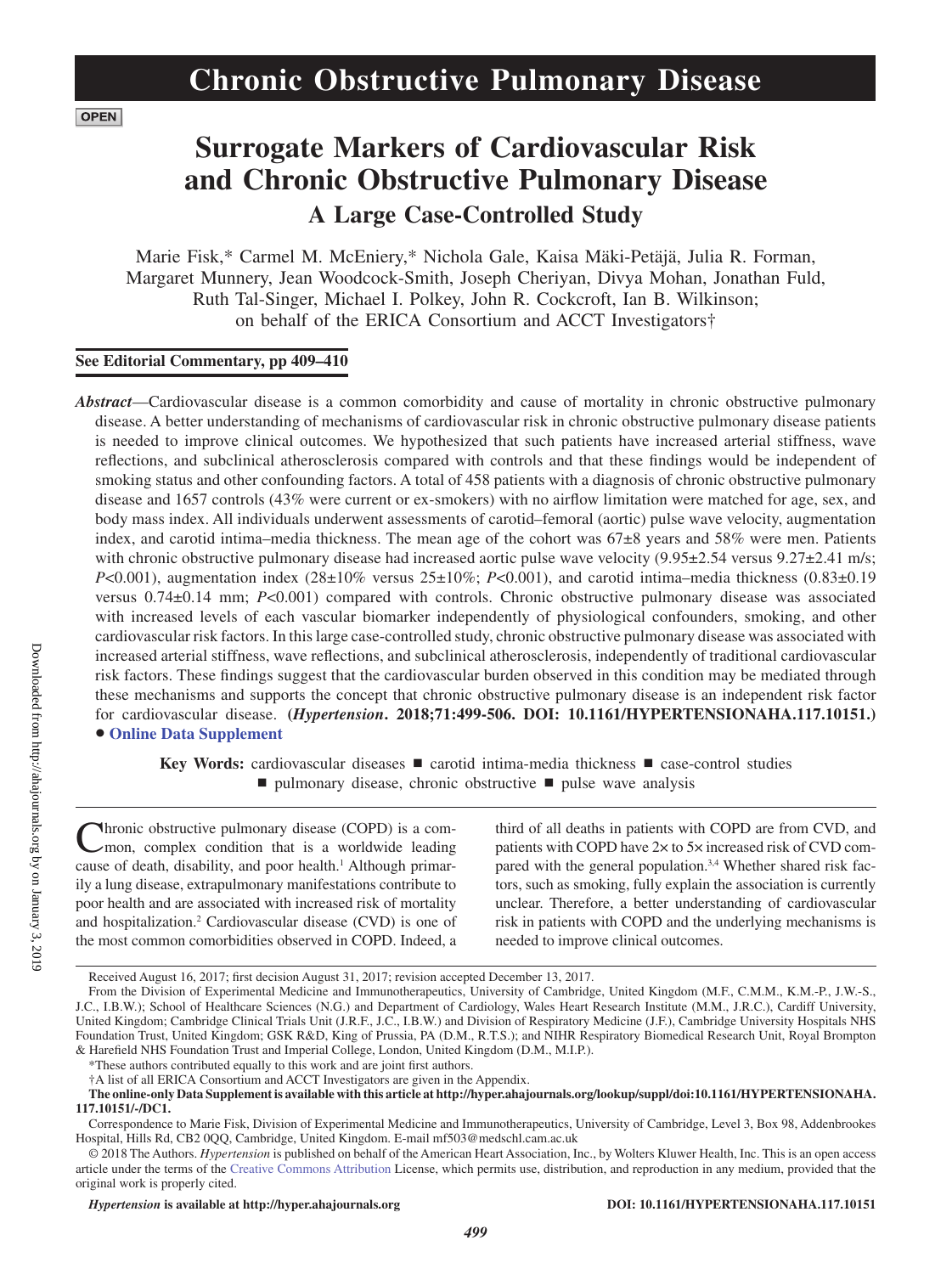Previous studies have reported inconsistent data on surrogate biomarkers of cardiovascular risk observed in patients with COPD. A major source of variation between studies is how cardiovascular risk is evaluated, inherent differences between populations, variable adjustment for confounders, and small sample sizes.<sup>5</sup> Several small studies have examined aortic pulse wave velocity (aPWV), the gold standard measure of arterial stiffness and an independent predictor of cardiovascular events and mortality in the general population,<sup>6</sup> and consistently report elevated aPWV in patients with COPD.7 However, it is less clear whether this association is simply related to smoking. In contrast, in the Copenhagen Heart Study, augmentation index (AIx), a composite measure of arterial wave reflections and arterial stiffness, was increased in subjects with airflow obstruction, but this was considered to be because of smoking and not a direct complication of COPD.8 Fewer studies have examined carotid intima–media thickness (CIMT), a marker of subclinical atherosclerosis, in COPD, although 1 study reported smokers with mild airflow limitation to have increased CIMT compared with smokers without airflow limitation.<sup>9</sup> However, as far as we are aware, comprehensive assessments of these vascular biomarkers have not previously been undertaken in the same group of patients with COPD or with appropriate adjustment for confounding variables.

We hypothesized that patients with COPD compared with age-, sex-, and body mass index (BMI)–matched controls have elevated arterial stiffness, increased wave reflections, and increased subclinical atherosclerosis, independently of smoking and other confounding factors. We also sought to evaluate both the impact of smoking and presence of COPD per se on these vascular biomarkers and the relationship between these vascular biomarkers and COPD severity.10

## **Methods**

Data and analysis methods that support the findings of this study are available from the corresponding author on reasonable requests. Study materials and methods used to conduct the study are described in detail below. ERICA (Evaluation of the Role of Inflammation in Chronic Airways disease) is a prospective, observational study of patients with COPD recruited from 5 UK centers.<sup>11</sup> The study was approved by the Cambridge South Research Ethics Committee (REC: 11/EE/0357), and all participants provided written informed consent. The study was performed in accordance with institutional guidelines and in accordance with the Declaration of Helsinki. For this analysis, we included data from patients with COPD recruited from the Cambridge and Cardiff study sites only because controls from the ACCT (Anglo Cardiff Collaborative Trial) had also been studied at both sites. Expanded methods are provided in the online-only Data Supplement.

## **Patients With COPD**

Patients were aged ≥40 years, with ≥10 pack years smoking history, a clinical diagnosis of COPD, and postbronchodilator forced expiratory lung volume in 1 second <80% and forced expiratory lung volume in 1 second/forced vital capacity ratio <0.7. Patients had to be clinically stable and free of exacerbations in the preceding 4 weeks before enrollment in the study.

## **Control Subjects**

Controls were selected in a frequency-matched manner from an anonymized database of the ACCT study<sup>12</sup> to provide 3 age-, sex-, and BMI-matched controls for every ERICA patient with COPD

using bands of continuous variables of age and BMI. Only subjects with smoking status recorded were included in the analysis, and subjects with a diagnosis of COPD, or spirometry that would support a diagnosis of COPD (forced expiratory lung volume in 1 second/forced vital capacity <0.7), were excluded. Besides these demographics, all other variables were unselected and blinded during the matching process, including all hemodynamic data, vascular biomarkers of interest, cardiovascular risk factors, CVD, and other disease history.

#### **Vascular Biomarkers and Laboratory Assessments**

In all individuals, blood pressure was recorded after 15 minutes of seated rest using a validated osillometric device (HEM 750CP; Omron Corporation, Japan). Radial artery waveforms were then recorded using a high fidelity micromanometer (SPC-301; Millar Instruments) and SphygmoCor software (AtCor Medical, Australia), which generated a corresponding central (ascending aortic) pressure waveform, using a validated transfer function.<sup>13</sup> From this, the AIx, a measure of wave reflections, was calculated. After a further period of supine rest, blood pressure was reassessed and then carotid–femoral aPWV, a measure of aortic stiffness, calculated using the SphygmoCor device by sequential recording of ECG-gated pressure waveforms at the carotid and femoral sites, as previously described, with surface distances measured using a tape measure.<sup>14</sup>

High-resolution B-mode ultrasound was used to determine CIMT of the common carotid arteries, measured 1 cm from the bulb. Image analysis was performed using Vascular Tools 5 software (Medical Imaging Application PLC), with the larger of the 2 values (left or right) used in analysis. CIMT measurement was available for only a limited number of controls (n=279). Further information on assessments is provided in the online-only Data Supplement.

## **COPD Severity**

Patients with COPD were classified into quartiles of the BODE Index (BMI [B], degree of airflow obstruction [O], and functional dyspnea [D], and exercise capacity [E] as assessed by the 6-minute walk test). score,<sup>10</sup> which is a multidimensional tool of COPD severity, that predicts mortality in COPD (see online-only Data Supplement). Vascular biomarkers were compared across quartiles. In addition, the relationship of exacerbations with vascular biomarkers was examined.

## **Statistical Analysis**

Study size was calculated to obtain at least 3 control subjects for every patient with COPD to allow precise quantification of any potential differences in patients with COPD versus controls. This approach was undertaken because previous smaller case-controlled studies have assessed only 1 vascular biomarker using a 1:1 approach and often not adjusted for physiological confounders.<sup>7</sup> Data were analyzed using SPSS (v23), and a *P*<0.05 was deemed significant for statistical analyses. Student  $t$  test,  $\chi^2$  test and general linear models with covariates were used to evaluate differences between groups, with adjustment for study site performed in all analyses, and adjustments made for known physiological confounders of vascular biomarkers if statistically different between groups. For aPWV, adjustments for heart rate, mean arterial pressure, age, sex, and BMI were made if required. For AIx, adjustments for heart rate, age, sex, and height, and for CIMT, adjustments for age and systolic blood pressure were similarly performed if required. To determine the impact of smoking, we evaluated vascular biomarkers stratified by smoking status within each subject group and compared patients with COPD to specifically current smoking/exsmoker controls. To determine whether COPD was associated with each vascular biomarker, data from patients and controls were combined, and COPD diagnosis (yes/no) binary coded and included as an independent variable in regression analyses. Furthermore, odds ratios were calculated for aPWV >10 m/s and CIMT >0.90 mm, as thresholds defined for increased vascular risk,<sup>15</sup> adjusted for variables associated with each vascular biomarker. Data are expressed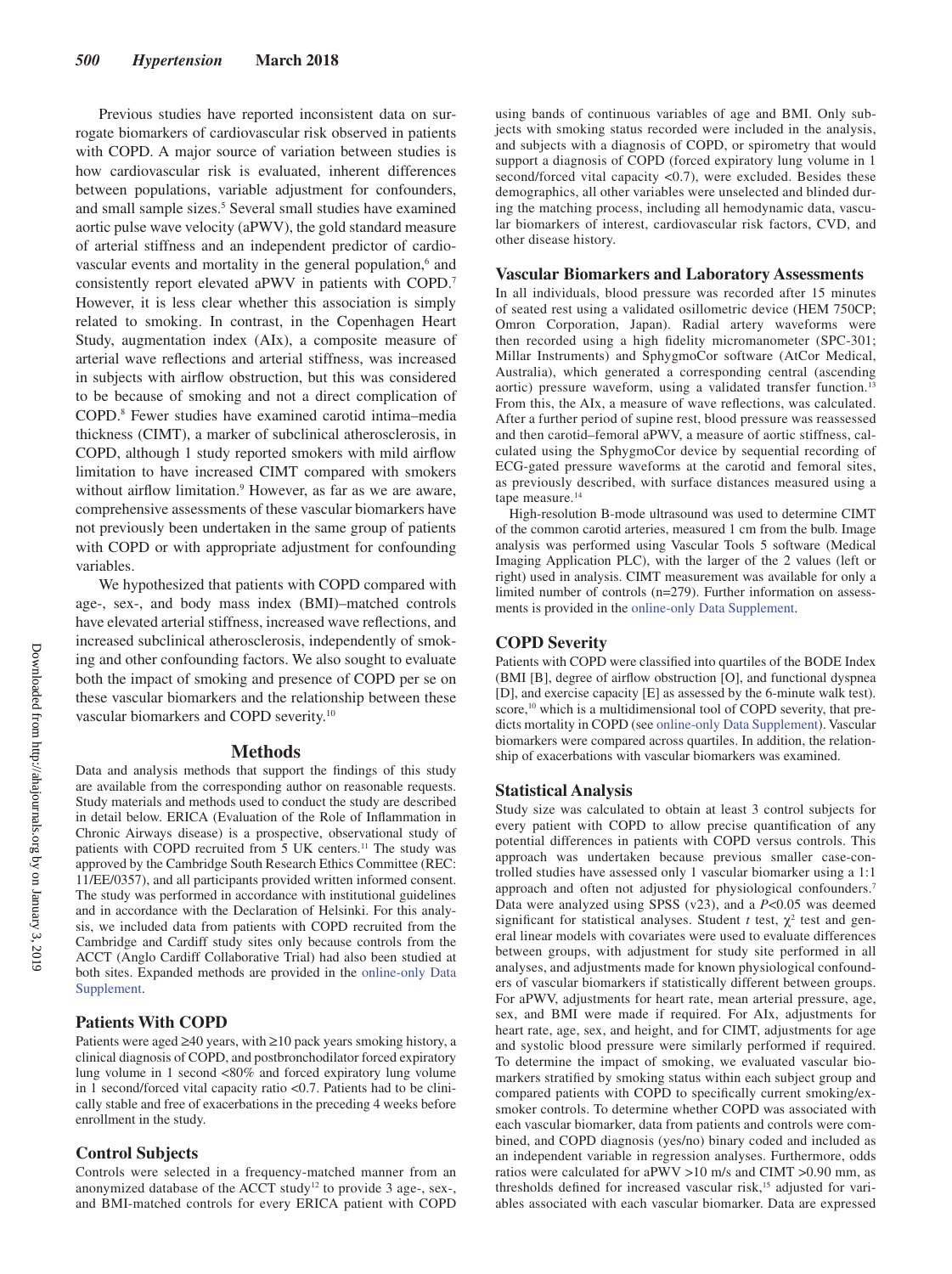| Variable                             | <b>COPD</b><br>$n = 458$ | Controls<br>$n = 1657$ |            |  |  |
|--------------------------------------|--------------------------|------------------------|------------|--|--|
| Age, y                               | $67 + 8$<br>$67 + 8$     |                        | 0.9        |  |  |
| Male, $n$ $\left(\frac{9}{6}\right)$ | 264 (58%)                | 978 (59%)              |            |  |  |
| Body mass index, kg/m <sup>2</sup>   | $27.68 + 5.70$           | $27.36 + 4.33$         |            |  |  |
| Current smoker, n (%)                | 151 (33%)<br>71 (4%)     |                        | < 0.001    |  |  |
| Ex-smoker, $n$ $(\%)$                | 307 (67%)<br>647 (39%)   |                        | < 0.001    |  |  |
| Never smoker, n (%)                  | 0<br>939 (57%)           |                        | < 0.001    |  |  |
| Spirometry                           |                          |                        |            |  |  |
| FEV, L                               | $1.33 + 0.53$            | $2.49 \pm 0.84$        | < 0.001    |  |  |
| FEV, % predicted                     | $53 + 16$                | $100 + 18$             | < 0.001    |  |  |
| FVC. L                               | $2.68 + 0.88$            | $3.09 \pm 0.94$        | < 0.001    |  |  |
| FVC % predicted                      | $85 + 20$                | $96 + 18$              | < 0.001    |  |  |
| FEV1/FVC                             | $0.50 + 0.12$            | $0.85 + 0.73$          | < 0.001    |  |  |
| Cardiovascular medical history       |                          |                        |            |  |  |
| Angina (%)                           | 11                       | 4                      | < 0.001    |  |  |
| Myocardial infarction (%)            | 8                        | 2                      | ${<}0.001$ |  |  |
| Stroke (%)                           | 8<br>4                   |                        | < 0.001    |  |  |
| Diabetes mellitus (%)                | 14<br>3                  |                        | < 0.001    |  |  |
| Peripheral vascular disease (%)      | 5<br>2                   |                        | < 0.001    |  |  |
| Cholesterol-reducing therapy (%)     | 34                       | 22                     | < 0.001    |  |  |
| Antihypertensive therapy (%)         | 36                       | 35                     | 0.4        |  |  |
| Laboratory assessment                |                          |                        |            |  |  |
| hs-CRP, mg/L                         | $5.66 \pm 6.65$          | $2.86 \pm 6.49$        | < 0.001    |  |  |
| Total cholesterol, mmol/L            | $5.10 \pm 1.14$          | $5.22 \pm 1.14$        | 0.04       |  |  |
| LDL cholesterol, mmol/L              | $3.00 + 0.98$            | $3.11 \pm 0.98$        | 0.05       |  |  |
| HDL cholesterol, mmol/L              | $1.44 \pm 0.46$          | $1.50 \pm 0.44$        | 0.01       |  |  |
| Triglycerides, mmol/L                | $1.56 \pm 0.84$          | $1.52 \pm 0.89$        | 0.3        |  |  |
| GFR, mL/min per 1.73 m <sup>2</sup>  | $91 + 21$                | $80 + 19$              | < 0.001    |  |  |
| Glucose, mmol/L                      | $5.30 \pm 1.56$          | $5.31 \pm 1.83$        | 0.9        |  |  |

## **Table 1. Demographic Characteristics of Patients With COPD and Controls**

Data are means±SD or percentage. COPD indicates chronic obstructive pulmonary disease; FEV<sub>1</sub>, forced expiratory lung volume in 1 second; FVC, forced vital capacity; GFR, glomerular filtration rate; HDL, high-density lipoprotein; hs-CRP, high-sensitivity C-reactive protein; and LDL, low-density lipoprotein.

as means±SD or percentages. Bar graphs represent mean values, and error bars represent 95% confidence intervals.

## **Results**

The demographic characteristics of the patients with COPD and controls are shown in Table 1. Data from 2115 subjects (458 patients, 1657 controls) were available. There were no differences between the patients and controls for age, sex, or BMI. As expected, the proportion of current and exsmokers in the COPD group versus controls was significantly higher (*P<*0.001). A total of 18 (3.9%) patients with COPD used supplementary oxygen. Cardiovascular comorbidity was increased in patients compared with controls. Use of

# **Table 2. Hemodynamic Characteristics of Patients With COPD and Controls**

| Variable                         | <b>COPD</b><br>$n = 458$ | Controls<br>$n = 1657$ | PValue  |
|----------------------------------|--------------------------|------------------------|---------|
| Systolic BP, mm Hq               | $145 + 18$               | $140+18$               | < 0.001 |
| Diastolic BP, mm Hg              | $82 + 11$                | $81 + 10$              | 0.3     |
| Mean arterial pressure, mm Hg    | $97 + 11$                | $96 + 11$              | 0.6     |
| Pulse pressure, mm Hq            | $64 + 16$                | $59 + 15$              | < 0.001 |
| Heart rate, bpm                  | $75 + 12$                | $70+12$                | < 0.001 |
| Aortic PWV, m/s                  | $10.33 \pm 2.48$         | $9.15 \pm 2.22$        | < 0.001 |
| Adjusted aortic PWV, m/s*        | $9.95 \pm 2.54$          | $9.27 + 2.41$          | < 0.001 |
| Augmentation index (%)           | $27 + 10$<br>$25 + 10$   |                        | < 0.001 |
| Adjusted augmentation index (%)+ | $28 + 10$                | $25+9$                 | < 0.001 |
| Carotid IMT, mm                  | $0.85 \pm 0.19$          | $0.70 \pm 0.14$        | < 0.001 |
| Carotid IMT, mm‡                 | $0.83 + 0.19$            | $0.74 \pm 0.21$        | < 0.001 |

Data are means±SD. BP indicates blood pressure; COPD, chronic obstructive pulmonary disease; IMT, intima–media thickness; and PWV, pulse wave velocity.

\*Aortic pulse wave velocity adjusted for heart rate, mean arterial pressure, and study site.

†Augmentation index adjusted for height, heart rate, and study site.

‡Carotid intima–media thickness adjusted for systolic blood pressure and study site.

antihypertensive therapy was similar between groups, but more patients with COPD were taking cholesterol-reducing treatments (*P*<0.001 versus controls).

## **Vascular Biomarkers**

Data are summarized in Table 2. Systolic blood pressure and heart rate were higher in patients with COPD compared with controls (*P<*0.001 for both). In addition, aPWV, AIx, and CIMT were all higher in patients with COPD, even after adjustment for confounders (*P*<0.001 for all; Figure). Similar trends were observed when patients with COPD were compared with control smokers/ex-smokers only (Table 3) and when individuals from both groups without known cardiovascular comorbidity were compared (Table S1 in the onlineonly Data Supplement). Analysis of AIx in subjects aged ≤55 years was performed because age-related changes in AIx are more prominent in younger individuals, and AIx is known to plateau after 55 years of age.12,16 This showed a mean difference of +10% AIx in patients with COPD versus controls  $(25\pm11\%$  versus  $15\pm10\%$ ; *P*<0.001), adjusted for heart rate, height, and study site. In contrast, above this age cutoff and in the whole-study data set, smaller +3% differences (*P*<0.001 for both) in AIx were observed between patients with COPD and controls.

## **Impact of Smoking**

Table S2 shows demographic and vascular biomarkers stratified by smoking status in patients with COPD and controls. There were no significant differences in aPWV or AIx in controls when stratified by smoking status. The small number of CIMT measurements in controls did not permit a subanalysis of CIMT by smoking status. In patients with COPD, AIx was elevated in current versus ex-smokers, but both COPD current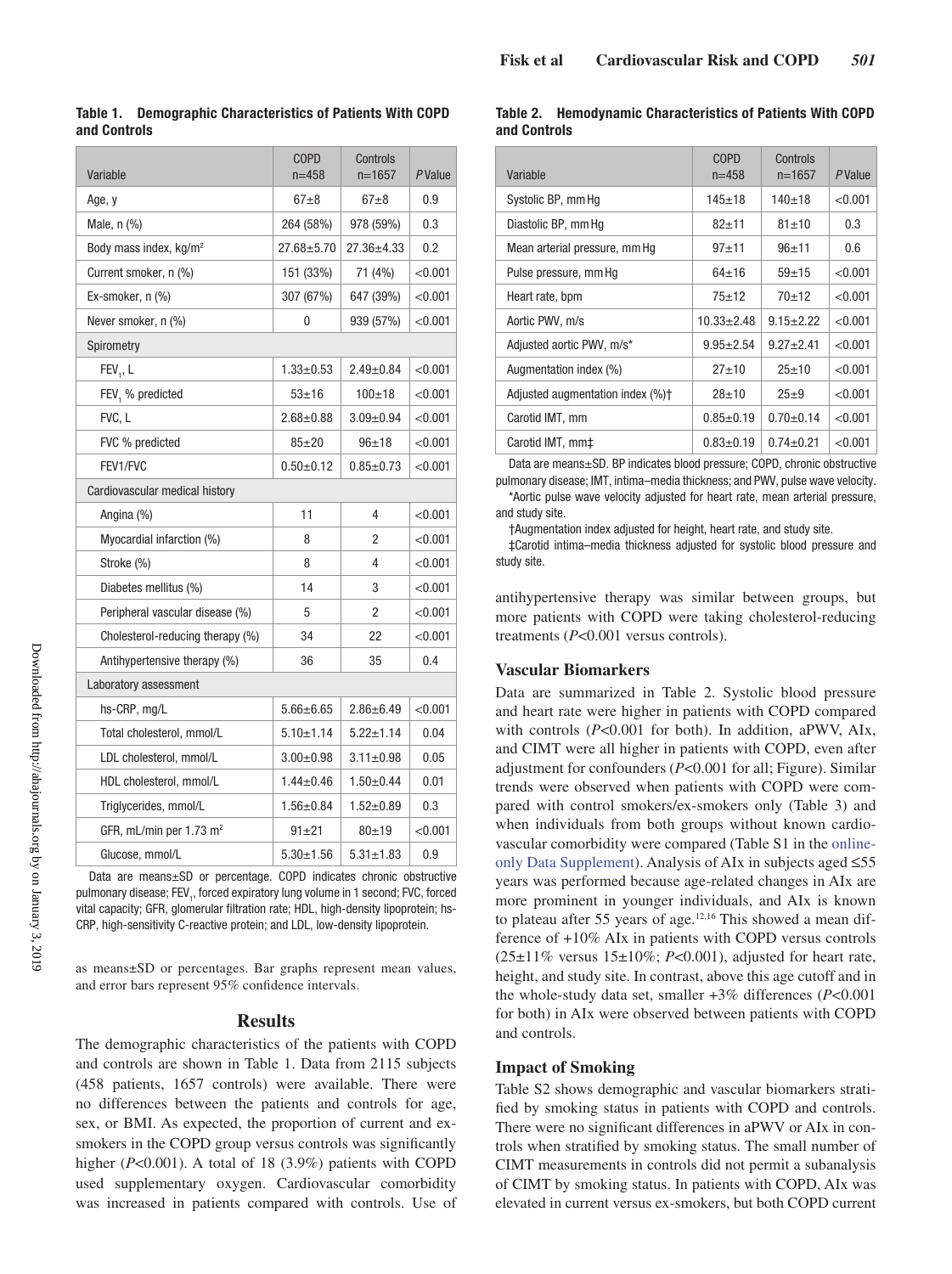

**Figure.** Comparison of surrogate cardiovascular risk markers (**A**) aortic pulse wave velocity, (**B**) augmentation index, and (**C**) carotid intima–media thickness (CIMT) between patients with chronic obstructive pulmonary disease (COPD) and controls. Bars represent mean values, error bars represent 95% confidence intervals. Aortic pulse wave velocity is adjusted for heart rate, mean arterial pressure, and study site. Augmentation index is adjusted for height, heart rate, and study site. CIMT is adjusted for systolic blood pressure and study site. \*\*\**P*<0.001.

and ex-smokers had increased AIx compared with controls (29±7% versus 25±9%, *P*<0.001 and 27±7% versus 25±9%, *P*<0.001, respectively). Furthermore, there were no differences in aPWV or CIMT in patients with COPD according to smoking status. In patients with COPD, total pack years smoked (47±27 years) was not associated with aPWV, AIx, or CIMT after adjustment for physiological confounders.

## **Table 3. Demographic and Hemodynamic Characteristics of Patients With COPD and Controls Who Are Current/Ex-Smokers**

| Variable                             | <b>COPD</b><br>$n = 458$ | Controls<br>$n = 718$ | <i>P</i> Value |
|--------------------------------------|--------------------------|-----------------------|----------------|
| Age, y                               | $67 + 8$                 | $67 + 8$              | 0.9            |
| Male, $n$ $\left(\frac{9}{6}\right)$ | 264 (58%)                | 502 (70%)             | < 0.001        |
| Body mass index, $kq/m^2$            | $27.68 \pm 5.70$         | $27.83 \pm 4.15$      | 0.7            |
| Systolic BP, mm Hq                   | $145 + 18$               | $141 + 17$            | < 0.001        |
| Diastolic BP, mm Hq                  | $82 + 11$                | $82 + 11$             | 0.9            |
| Mean arterial pressure, mm Hq        | $97 + 11$                | $97 + 11$             | 0.4            |
| Pulse pressure, mm Hq                | $64 + 16$                | $59 + 14$             | < 0.001        |
| Heart rate, bpm                      | $75 + 12$                | $70+12$               | < 0.001        |
| Adjusted aortic PWV, m/s*            | $10.13 \pm 2.68$         | $9.29 + 2.51$         | < 0.001        |
| Adjusted augmentation index (%)+     | $28 + 10$                | $24 + 9$              | < 0.001        |
| Carotid IMT, mm‡                     | $0.84 \pm 0.19$          | $0.77 + 0.21$         | 0.007          |

Data are means±SD. BP indicates blood pressure; COPD, chronic obstructive pulmonary disease; IMT, intima–media thickness; and PWV, pulse wave velocity. \*Aortic pulse wave velocity adjusted for sex, heart rate, mean arterial pressure, and study site.

†Augmentation index adjusted for sex, height, heart rate, and study site.

‡Carotid intima–media thickness adjusted for systolic blood pressure and study site.

## **Impact of COPD**

A diagnosis of COPD was positively associated with aPWV, AIx, and CIMT, and the associations remained after adjustment for physiological confounders and cardiovascular risk factors (Table 4). Moreover, patients with COPD were 2× to 5× more likely to have increased cardiovascular risk defined by thresholds of aPWV >10 m/s and CIMT >0.90 mm,15 odds ratio: 2.29 (95% confidence interval: 1.74, 3.01) and odds ratio: 5.83 (95% confidence interval: 3.15, 10.77) respectively, after adjustment for those variables remaining independently associated with each vascular biomarker in regression analyses.

## **COPD Severity and Vascular Biomarkers**

A total of 427 patients with COPD had sufficient data to classify into BODE Index quartiles, Table S3. Patients with COPD in the fourth quartile had higher aPWV than all other quartiles (Figure S1), even after adjustment for respiratory medication and peripheral oxygen saturations differences, but in contrast, AIx and CIMT were similar across quartiles. Furthermore, the BODE Index score was positively associated with aPWV, independently of physiological confounders and cardiovascular risk factors, Table S4. However, no associations between exacerbations and vascular biomarkers were observed.

# **Discussion**

We have shown that surrogate markers of cardiovascular risk are increased in patients with COPD compared with age-, sex-, and BMI-matched controls, independently of known cardiovascular risk factors, including smoking, and physiological confounders. In patients with COPD, a positive relationship between disease severity and specifically arterial stiffness was observed but not for wave reflections or subclinical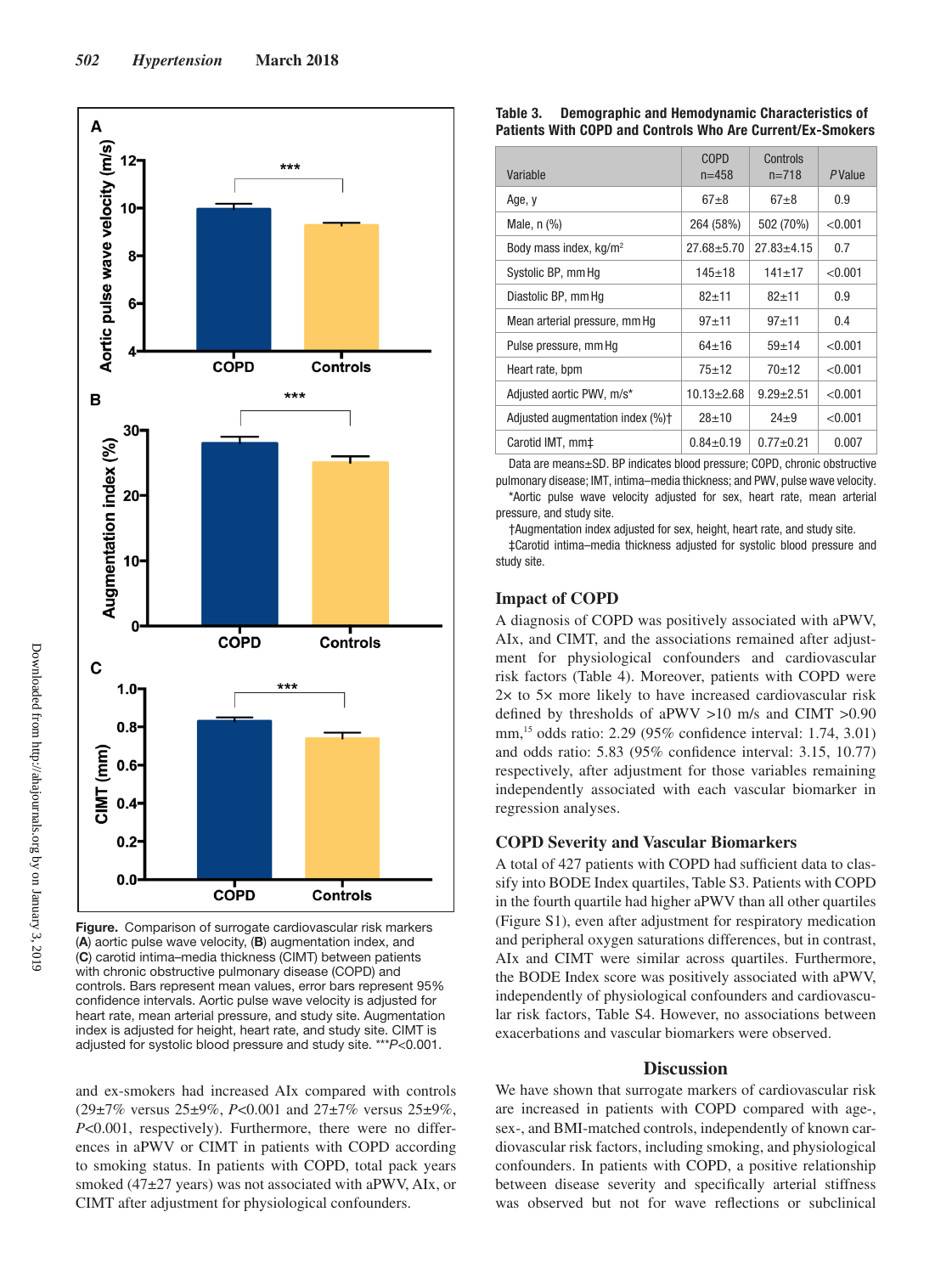|                                      | β       | <b>P</b> Value |  |  |
|--------------------------------------|---------|----------------|--|--|
| Aortic pulse wave velocity           |         |                |  |  |
| Adjusted $R^2 = 0.36$ , $P < 0.001$  |         |                |  |  |
| Age, y                               | 0.37    | < 0.001        |  |  |
| Mean arterial pressure, mm Hq        | 0.28    | < 0.001        |  |  |
| COPD (yes/no)                        | 0.16    | < 0.001        |  |  |
| Heart rate, bpm                      | 0.16    | < 0.001        |  |  |
| Body mass index, kg/m <sup>2</sup>   | 0.08    | < 0.001        |  |  |
| Peripheral vascular disease (yes/no) | 0.09    | < 0.001        |  |  |
| Antihypertensive therapy (yes/no)    | 0.06    | 0.004          |  |  |
| Triglycerides, mmol/L                | 0.06    | 0.01           |  |  |
| Female gender                        | $-0.05$ | 0.02           |  |  |
| Diabetes mellitus (yes/no)           | 0.05    | 0.03           |  |  |
| <b>Augmentation index</b>            |         |                |  |  |
| Adjusted $R^2 = 0.51$ , $P < 0.001$  |         |                |  |  |
| Heart rate, bpm                      | $-0.54$ | < 0.001        |  |  |
| Female gender                        | 0.29    | < 0.001        |  |  |
| Height, cm                           | $-0.18$ | < 0.001        |  |  |
| Age, y                               | 0.17    | < 0.001        |  |  |
| COPD (yes/no)                        | 0.16    | < 0.001        |  |  |
| Smoker (yes/no)                      | 0.07    | 0.001          |  |  |
| Diabetes mellitus (yes/no)           | $-0.04$ | 0.03           |  |  |
| Total cholesterol, mmol/L            | 0.04    | 0.03           |  |  |
| Glucose, mmol/L                      | $-0.04$ | 0.04           |  |  |
| Carotid intima-media thickness       |         |                |  |  |
| Adjusted $R^2 = 0.24$ , $P < 0.001$  |         |                |  |  |
| COPD (yes/no)                        | 0.30    | < 0.001        |  |  |
| Systolic blood pressure, mm Hg       | 0.28    | < 0.001        |  |  |
| Diastolic blood pressure, mm Hg      | $-0.22$ | 0.001          |  |  |
| Age, y                               | 0.12    | 0.007          |  |  |
|                                      |         |                |  |  |

**Table 4. Variables Associated With aPWV, AIx, and CIMT**

Variables that were not independently associated with aPWV: glucose (mmol/L), cholesterol-reducing therapy (yes/no), total cholesterol (mmol/L), angina (yes/no), smoker (yes/no), myocardial infarction (yes/no), stroke (yes/ no). Variables that were not independently associated with AIx: cholesterolreducing therapy (yes/no), total cholesterol (mmol/L), angina (yes/no), myocardial infarction (yes/no), stroke (yes/no), peripheral vascular disease (yes/no), triglycerides (mmol/L), antihypertensive therapy (yes/no). Variables that were not independently associated with CIMT: glucose (mmol/L), cholesterol-reducing therapy (yes/no), total cholesterol (mmol/L), angina (yes/no), smoker (yes/no), myocardial infarction (yes/no), stroke (yes/no), peripheral vascular disease (yes/ no), triglycerides (mmol/L), female gender, body mass index (kg/m2 ), diabetes mellitus (yes/no). aPWV indicates aortic pulse wave velocity; AIx, augmentation index; CIMT, carotid intima–media thickness; and COPD, chronic obstructive pulmonary disease.

atherosclerosis. Interestingly, smoking quantified by total pack years smoked was not independently associated with vascular biomarkers within patients with COPD.

Aortic stiffness, defined by aPWV, was +0.7 m/s higher in patients with COPD compared with controls. This is a smaller difference than previously reported, $\alpha$  which may be because of our much larger group of unselected controls, and full adjustment for physiological confounders. Nevertheless, it is still a clinically important difference, suggesting accelerated vascular aging in patients with COPD, because a recent meta-analysis reported that a +1-m/s difference in aPWV is associated with ≈15% increased risk of cardiovascular events and mortality.17 Importantly, we have demonstrated that the presence of COPD was independently associated with aPWV and that patients with COPD were twice as likely as controls to have increased arterial stiffness, even after accounting for the potential influence of confounding factors in a fully adjusted model. The lack of difference in aPWV in different groups of patients with COPD stratified by smoking status together with the lack of any independent association between aPWV and total pack years smoked is in keeping with published data in COPD.18

For the first time, we have demonstrated that a diagnosis of COPD had a stronger impact on AIx than did smoking and other cardiovascular risk factors. Also, the larger difference in AIx in those patients with COPD versus controls aged ≤55 years is likely to be clinically important because it suggests increased cardiovascular risk even in younger patients with COPD.12 In a previous smaller study, Mills et al19 observed an increase in augmentation pressure rather than AIx in patients with COPD compared with healthy controls who were not on any regular medication and had no other comorbidities, matched for smoking. Janner et al8 examined a general population and found that subjects with obstructive spirometry had higher AIx, but, crucially, smoking confounded this association. Although patients with COPD who were current smokers had increased AIx compared with COPD ex-smokers in our study, COPD per se was associated with increased AIx compared with controls, irrespective of smoking status, and there was no relationship with total pack years smoked. A further consideration is that AIx is influenced by dynamic changes in peripheral vascular resistance. We did not assess resistance in our study, but Casiglia et  $al^{20}$  found that patients with COPD versus controls had increased calf blood flow evaluated by venous occlusion plethysmography, as well as lower leg vascular resistance, but did not report total peripheral resistance. If systemic resistance was lower in our patients with COPD, this would be expected to reduce AIx, therefore reducing the observed difference between them and controls.

Further novel findings of the current study include greater CIMT in patients with COPD versus controls, together with the independent association between COPD and higher CIMT, and our finding that patients with COPD are 5× more likely than controls to have increased CIMT, independent of confounding factors. The Kuopio Ischaemic Heart Disease Study indicates that even a +0.1-mm increase in CIMT is associated with +11% risk of myocardial infarction, suggesting that the differences between patients and controls seen in our study are likely to be clinically important.<sup>21</sup> In addition, in patients with COPD in the current study, CIMT was similar between current and ex-smokers, and there was no association between CIMT and total pack years smoked. Taken together, these observations suggest that the presence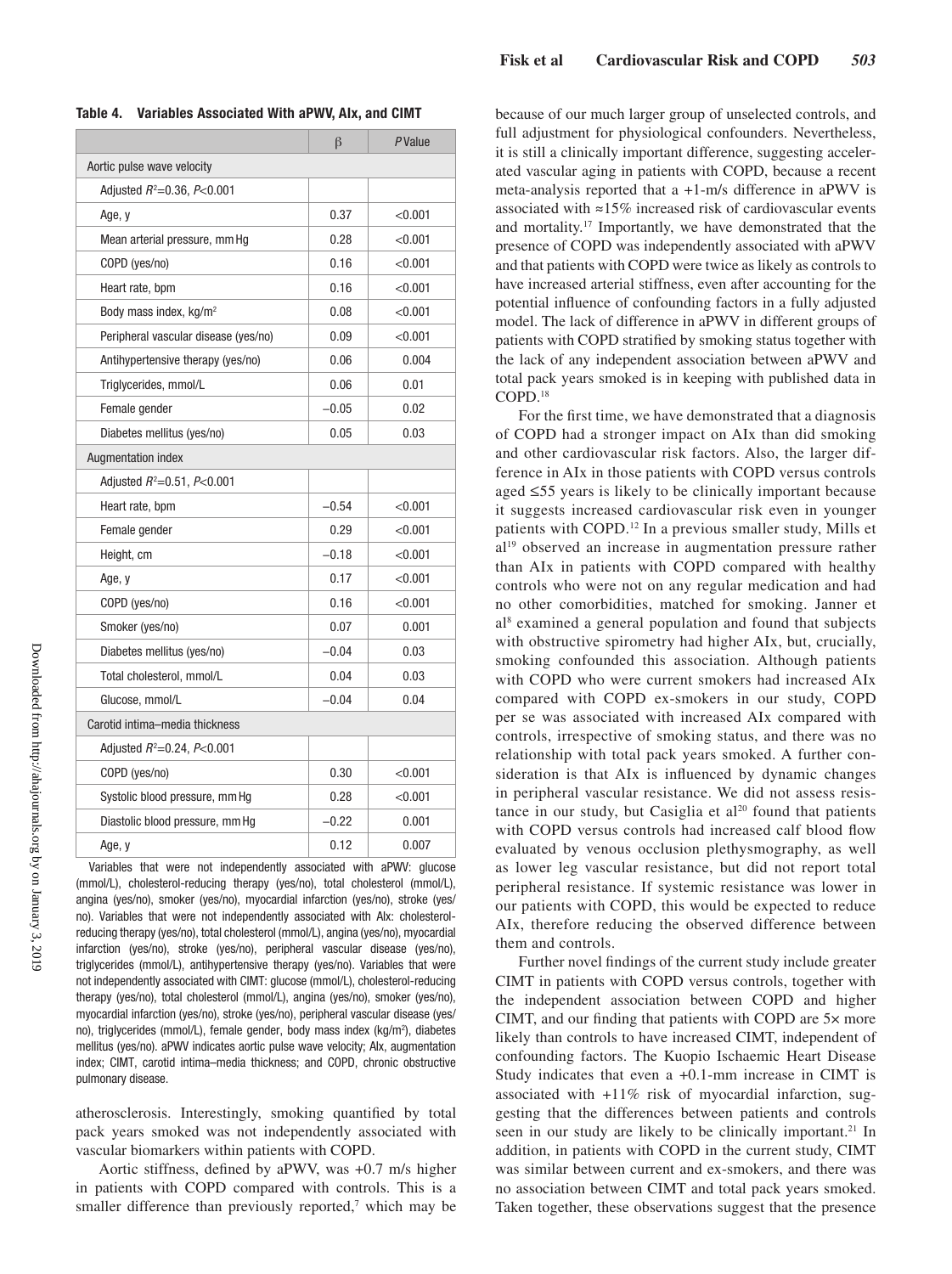of COPD indicates a vulnerability to smoke injury rather than magnitude of smoke exposure.

There are few previous studies of CIMT relevant to COPD to enable direct comparison with our data. In the MESA study (Multi-Ethnic Study of Atherosclerosis), CIMT was associated with decrements in forced expiratory lung volume in 1 second.22 In a study of 200 patients with COPD, CIMT >0.9 mm and cardiac infarction injury score >20 were used to define cardiovascular comorbidity, but the study did not include controls or patients with CIMT  $\leq 0.9$  mm.<sup>23</sup> Interestingly, common genetic loci implicated in determining lung function also influence  $CIMT<sub>1</sub><sup>24</sup>$  suggesting that shared genetic factors may influence susceptibility to lung and vascular damage.

The independent association between the presence of COPD and arterial stiffness, wave reflections, and CIMT implies that COPD should be considered an independent cardiovascular risk factor, and further studies are necessary to robustly calculate its predictive value for cardiovascular events. This is in keeping with findings by Finkelstein et al<sup>25</sup> who reported that COPD increased the likelihood of CVD, adjusted for comorbidities and socioeconomic factors including tobacco use. Interestingly, in the current study, a higher proportion of patients with COPD than controls reported taking cholesterol-reducing therapies (reflected in their lower lipid profile levels), suggesting that consideration of cardiovascular risk reduction in patients with COPD had already occurred. Patients with COPD also had higher glomerular filtration rate values although this likely represents lower fat-free muscle mass for equivalent BMI, rather than better renal function.26 However, patients with COPD had increased systolic blood pressure compared with controls despite comparable rates of antihypertensive therapy between groups. Assuming equivalent compliance, this suggests that more intense treatment of systolic blood pressure may be required in patients with COPD to achieve the same reduction in blood pressure compared with controls and is an area that requires further research. Patients with COPD also had a higher prevalence of self-reported cardiovascular comorbidities compared with controls. However, prevalence may be even higher when assessed objectively. For example, peripheral vascular disease prevalence was 8.8% when assessed by ankle–brachial index in patients with COPD in a recent European cohort (compared with 5% self-reported in our study) although two thirds of these subjects did not report peripheral vascular disease in their medical history.27

Why we observed a relationship between COPD severity defined by the BODE Index<sup>10</sup> and aPWV, but not AIx, or CIMT highlights the different nature of these vascular parameters. Indeed, the novel association between aPWV and the BODE Index score suggests a complex interaction between vascular stiffness with the score's composite variables of lung function, symptoms, and physical capacity. BODE may also enhance cardiovascular risk stratification in patients with COPD because its relationship with aPWV was independent of traditional cardiovascular risk factors. One potential explanation for the relationship between COPD severity and specifically aPWV is a shared pathological mechanism of degradation of elastin fibers from the lungs and large arteries because elastin is known to confer elasticity to both organs. A previous study showed that patients with COPD had excessive cutaneous elastin loss, which related to increased cutaneous elastolytic activity, emphysema severity, and arterial stiffness.<sup>28</sup> Therefore, the possibility of a systemic elastin degradation pathology contributing to the pulmonary and vascular features associated with COPD is raised<sup>28</sup> although other mechanisms, such as the effects of hypoxia, may also be important. Notably, an inverse association between peripheral oxygen saturations and aPWV in patients with COPD has been observed.<sup>29</sup> In contrast to aPWV, AIx is a composite measure of wave reflections and arterial stiffness, and CIMT is a complex measure of subclinical atherosclerosis determined by intima thickening and medial hypertrophy driven by pulse pressure. These 2 vascular markers may be elevated in patients with COPD but may not be mechanistically linked to the severity of COPD itself and do not add value to the Framingham risk score, unlike aPWV.6,30

The strengths of our study are its size, inclusion of controls that were not selected to be healthy, and adjustment for known physiological confounders and established cardiovascular risk factors. Moreover, we included a high percentage of smokers and ex-smokers in our control group, emphasizing the influence of COPD per se on these vascular biomarkers. The main limitation is its cross-sectional nature, which does not permit any assessment of causality. A further limitation is that we were unable to adjust for factors that were not measured, such as physical activity levels, or those unique to patients with COPD, such as respiratory medications. The potential influence on our results of medications, such as inhaled β-agonists, should be considered. β-agonists are associated with increased risk of cardiovascular events,<sup>31</sup> but they also reduce wave reflections, mediated, in part, by their effect on the nitric oxide pathway.32 The long-term influence of such medications on the vascular health of patients with COPD is thus difficult to gauge, but trial data have showed no beneficial effect on aPWV, of 6-month treatment of combined inhaled corticosteroid and long-acting β-agonist versus placebo.<sup>33</sup>

## **Perspectives**

We have demonstrated that patients with COPD compared with controls have elevated arterial stiffness, wave reflections, and subclinical atherosclerosis. Moreover, the presence of COPD was associated with aPWV, AIx, and CIMT, independently of traditional cardiovascular risk factors, and arterial stiffness measured by aPWV was positively associated with COPD severity, defined by the BODE Index score. These data support the notion that the presence of COPD is an independent risk factor for CVD, and further studies are needed to determine the impact of the presence of COPD in vascular risk models. In addition, because these vascular biomarkers are plausible mechanisms mediating increased cardiovascular risk in COPD, trials of novel therapies targeted toward these surrogate risk markers are required.

#### **Appendix**

ERICA Consortium: Charlotte Bolton, Peter Calverley, Joseph Cheriyan, John Cockcroft, Marie Fisk, Julia Forman, Jonathan Fuld,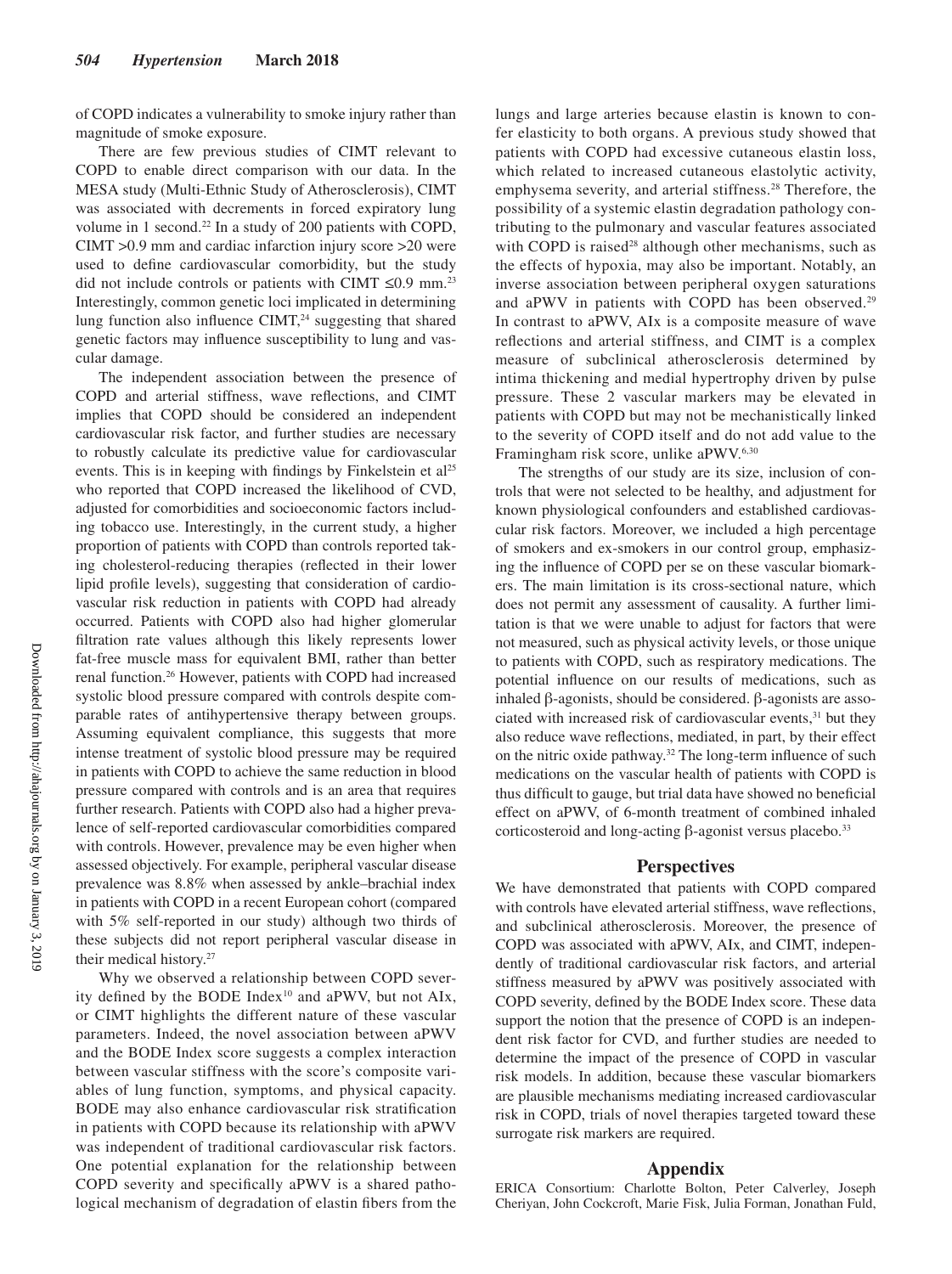Nichola Gale, David Lomas, William MacNee, Mellone Marchong, Carmel McEniery, Bruce Miller, Divya Mohan, Sridevi Nagarajan, Michael Polkey, Ruth Tal-Singer, Ian Wilkinson.

The ACCT Study Investigators: John Cockcroft, Zahid Dhakam, Stacey Hickson, Julia Howard, Kaisa Maki-Petaja, Barry McDonnell, Carmel McEniery, Karen Miles, Maggie Munnery, Pawan Pusalkar, Christopher Retallick, Jane Smith, Edna Thomas, Sharon Wallace, Ian Wilkinson, Susannah Williams, Jean Woodcock-Smith, Yasmin.

#### **Acknowledgments**

We thank all individuals who took part in this study. M. Fisk, C.M. McEniery, I.B. Wilkinson, J.R. Cockcroft, J. Cheriyan, M.I. Polkey, D. Mohan, and R. Tal-Singer contributed to the conception and study design. M. Fisk, C.M. McEniery, N. Gale, J. Woodcock-Smith, M. Munnery, and J. Fuld contributed to the acquisition of data. M. Fisk, C.M. McEniery, K. Mäki-Petäjä, and J.R. Forman contributed to data analysis. We acknowledge Ali B.A.K Hadithi for his help with data analysis. All authors contributed to data interpretation, drafting, and revising the manuscript and have approved the final version for publication. All authors are accountable for all aspects of the work performed.

#### **Sources of Funding**

This study was funded, in part, by a grant from Innovate UK as a component study of the ERICA (Evaluation of the Role of Inflammation in Chronic Airways disease) Consortium. GlaxoSmithKline (GSK), a consortium partner, made contributions toward study management. The work was also funded, in part, by the British Heart Foundation (Project Grant PG/11/35/28879) and the National Institute of Health Research Cambridge Biomedical Research Centre.

#### **Disclosures**

M. Fisk and I.B. Wilkinson received an educational award from GSK during the study period, GSK provide compensation for 50% of J. Cheriyan's National Health Service salary for clinical trial work, J. Fuld reports personal fees from GSK outside this submitted work, J.R. Cockcroft received a grant from GSK outside this submitted work, M.I. Polkey reports grants from GSK and Innovate UK during the conduct of this study, and D. Mohan and R. Tal-Singer are employees and shareholders of GSK. The other authors report no conflicts.

#### **References**

- 1. Mannino DM, Braman S. The epidemiology and economics of chronic obstructive pulmonary disease. *Proc Am Thorac Soc*. 2007;4:502–506. doi:10.1513/pats.200701-001FM.
- 2. Decramer M, Janssens W. Chronic obstructive pulmonary disease and comorbidities. *Lancet Respir Med*. 2013;1:73–83. doi:10.1016/ S2213-2600(12)70060–7.
- 3. McGarvey LP, John M, Anderson JA, Zvarich M, Wise RA; TORCH Clinical Endpoint Committee. Ascertainment of cause-specific mortality in COPD: operations of the TORCH Clinical Endpoint Committee. *Thorax*. 2007;62:411–415. doi: 10.1136/thx.2006.072348.
- 4. Chen W, Thomas J, Sadatsafavi M, FitzGerald JM. Risk of cardiovascular comorbidity in patients with chronic obstructive pulmonary disease: a systematic review and meta-analysis. *Lancet Respir Med*. 2015;3:631–639. doi: 10.1016/S2213-2600(15)00241-6.
- 5. Cinarka H, Kayhan S, Gumus A, Durakoglugil ME, Erdogan T, Ezberci I, Yavuz A, Ozkaya S, Sahin U. Arterial stiffness measured via carotid femoral pulse wave velocity is associated with disease severity in COPD. *Respir Care*. 2014;59:274–280. doi: 10.4187/respcare.02621.
- 6. Ben-Shlomo Y, Spears M, Boustred C, et al. Aortic pulse wave velocity improves cardiovascular event prediction: an individual participant metaanalysis of prospective observational data from 17,635 subjects. *J Am Coll Cardiol*. 2014;63:636–646. doi: 10.1016/j.jacc.2013.09.063.
- 7. Vivodtzev I, Tamisier R, Baguet JP, Borel JC, Levy P, Pépin JL. Arterial stiffness in COPD. *Chest*. 2014;145:861–875. doi: 10.1378/chest.13-1809.
- 8. Janner JH, McAllister DA, Godtfredsen NS, Prescott E, Vestbo J. Is chronic obstructive pulmonary disease associated with increased arterial stiffness? *Respir Med*. 2012;106:397–405. doi: 10.1016/j.rmed.2011.08.016.
- 9. Iwamoto H, Yokoyama A, Kitahara Y, Ishikawa N, Haruta Y, Yamane K, Hattori N, Hara H, Kohno N. Airflow limitation in smokers is associated with subclinical atherosclerosis. *Am J Respir Crit Care Med*. 2009;179:35–40. doi: 10.1164/rccm.200804-560OC.
- 10. Celli BR, Cote CG, Marin JM, Casanova C, Montes de Oca M, Mendez RA, Pinto Plata V, Cabral HJ. The body-mass index, airflow obstruction, dyspnea, and exercise capacity index in chronic obstructive pulmonary disease. *N Engl J Med*. 2004;350:1005–1012. doi: 10.1056/ NEJMoa021322.
- 11. Mohan D, Gale NS, McEniery CM, Bolton CE, Cockcroft JR, MacNee W, Fuld J, Lomas DA, Calverley PM, Shale DJ, Miller BE, Wilkinson IB, Tal-Singer R, Polkey MI; ERICA Consortium. Evaluating the role of inflammation in chronic airways disease: the ERICA study. *COPD*. 2014;11:552–559. doi: 10.3109/15412555.2014.898031.
- 12. McEniery CM, Yasmin, Hall IR, Qasem A, Wilkinson IB, Cockcroft JR; ACCT Investigators. Normal vascular aging: differential effects on wave reflection and aortic pulse wave velocity: the Anglo-Cardiff Collaborative Trial (ACCT). *J Am Coll Cardiol*. 2005;46:1753–1760. doi: 10.1016/j. jacc.2005.07.037.
- 13. Pauca AL, O'Rourke MF, Kon ND. Prospective evaluation of a method for estimating ascending aortic pressure from the radial artery pressure waveform. *Hypertension*. 2001;38:932–937.
- 14. Wilkinson IB, Fuchs SA, Jansen IM, Spratt JC, Murray GD, Cockcroft JR, Webb DJ. Reproducibility of pulse wave velocity and augmentation index measured by pulse wave analysis. *J Hypertens*. 1998;16(12 pt 2):2079–2084.
- 15. ESH/ESC Task Force for the Management of Arterial Hypertension. 2013 Practice guidelines for the management of arterial hypertension of the European Society of Hypertension (ESH) and the European Society of Cardiology (ESC): ESH/ESC Task Force for the Management of Arterial Hypertension. *J Hypertens*. 2013;31:1925–1938. doi:10.1097/ HJH.0b013e328364ca4c.
- 16. Fantin F, Mattocks A, Bulpitt CJ, Banya W, Rajkumar C. Is augmentation index a good measure of vascular stiffness in the elderly? *Age Ageing*. 2007;36:43–48. doi: 10.1093/ageing/afl115.
- 17. Vlachopoulos C, Aznaouridis K, Stefanadis C. Prediction of cardiovascular events and all-cause mortality with arterial stiffness: a systematic review and meta-analysis. *J Am Coll Cardiol*. 2010;55:1318–1327. doi: 10.1016/j.jacc.2009.10.061.
- 18. Sabit R, Bolton CE, Edwards PH, Pettit RJ, Evans WD, McEniery CM, Wilkinson IB, Cockcroft JR, Shale DJ. Arterial stiffness and osteoporosis in chronic obstructive pulmonary disease. *Am J Respir Crit Care Med*. 2007;175:1259–1265. doi: 10.1164/rccm.200701-067OC.
- 19. Mills NL, Miller JJ, Anand A, Robinson SD, Frazer GA, Anderson D, Breen L, Wilkinson IB, McEniery CM, Donaldson K, Newby DE, Macnee W. Increased arterial stiffness in patients with chronic obstructive pulmonary disease: a mechanism for increased cardiovascular risk. *Thorax*. 2008;63:306–311. doi: 10.1136/thx.2007.083493.
- 20. Casiglia E, Pavan L, Marcato L, Leopardi M, Pizziol A, Salvador P, Zuin R, Pessina AC. Subjects with obstructive pulmonary disease tend to be chronically vasodilated. *Clin Sci (Lond)*. 1998;95:287–294.
- 21. Salonen JT, Salonen R. Ultrasound B-mode imaging in observational studies of atherosclerotic progression. *Circulation*. 1993;87(3 suppl):II56–II65.
- 22. Barr RG, Ahmed FS, Carr JJ, Hoffman EA, Jiang R, Kawut SM, Watson K. Subclinical atherosclerosis, airflow obstruction and emphysema: the MESA Lung Study. *Eur Respir J*. 2012;39:846–854. doi: 10.1183/09031936.00165410.
- 23. Vanfleteren LE, Spruit MA, Groenen M, Gaffron S, van Empel VP, Bruijnzeel PL, Rutten EP, Op 't Roodt J, Wouters EF, Franssen FM. Clusters of comorbidities based on validated objective measurements and systemic inflammation in patients with chronic obstructive pulmonary disease. *Am J Respir Crit Care Med*. 2013;187:728–735. doi: 10.1164/ rccm.201209-1665OC.
- 24. Sabater-Lleal M, Mälarstig A, Folkersen L et al. Common genetic determinants of lung function, subclinical atherosclerosis and risk of coronary artery disease. *PLoS One*. 2014;9:e104082. doi: 10.1371/journal. pone.0104082.
- 25. Finkelstein J, Cha E, Scharf SM. Chronic obstructive pulmonary disease as an independent risk factor for cardiovascular morbidity. *Int J Chron Obstruct Pulmon Dis*. 2009;4:337–349.
- 26. Rutten EPA, Bakke PS, Pillai SG, Wagers S, Grydeland TB, Gulsvik A, Wouters EFM. The association between body composition and selfreported co-morbidity in subjects with chronic obstructive pulmonary disease. *OJIM*. 2012;2:100–106. doi: 10.4236/ojim.2012.22019.